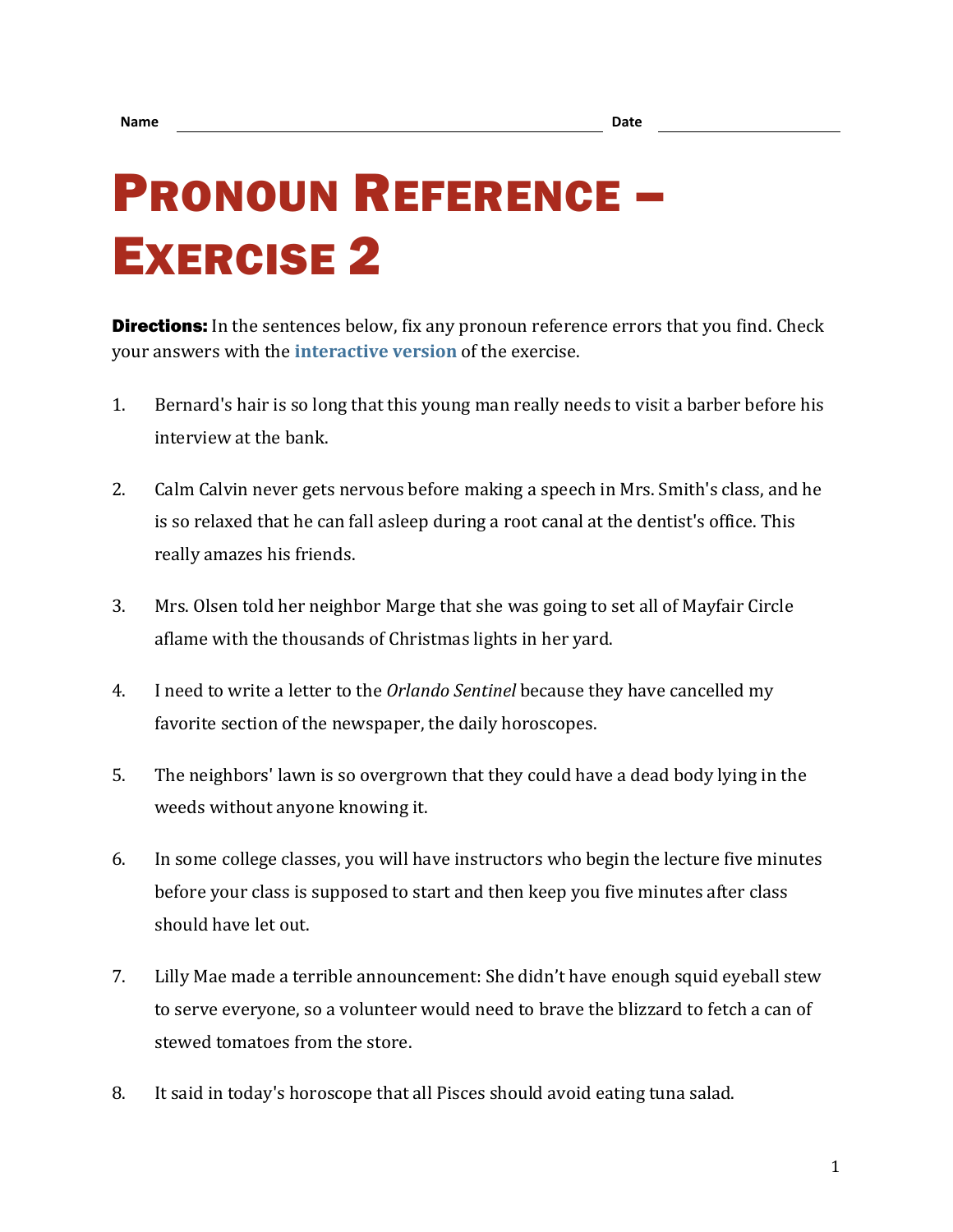- 9. There are more sightings of extraterrestrials than there are of Elvis. Some of them say that Elvis was actually from the planet Zortek.
- 10. It was a cold, wet January evening when Barry's watch alarm beeped to remind Barry that it was 11 p.m., and so it was time to take a study break from calculus before it was too late to visit Tito's Taco Palace for a cheap snack.
- 11. Shirley finds her biology text a wonderful book because the authors always clearly explain difficult concepts to you.
- 12. A thinking person wonders why Wile E. Coyote, who is always trying to catch the Roadrunner, doesn't just order a bucket of original recipe from KFC.
- 13. It was a beautiful, cloudless night when it became apparent to Avery that a space alien from Zortek was about to steal her Elvis records, so it was necessary for Avery to get a kitchen knife and defend the collection as it was worth a lot of money.
- 14. Julie sat down to a huge bowl of Chocolate-Broccoli Puffs, a new breakfast cereal, and ate every spoonful. And they say that broccoli isn't a morning food!
- 15. As Ms. Simmons was explaining the twenty-seventh rule for pronoun reference, a spider crawled into Sergio's hair. This really distressed him.
- 16. Edline visits the ATM before going to the discount warehouse because she always finds giant bottles of ketchup or ten-pound bags of cookies that you must buy.
- 17. CJ told Frank that Ms. Orsini had assigned twenty more chapters in *Moby-Dick*, so he picked up the thick book and began to read.
- 18. Yara thinks that algebraic equations are more beautiful than romantic poetry. Her boyfriends must know this quirk when they whisper sweetly in her ear.